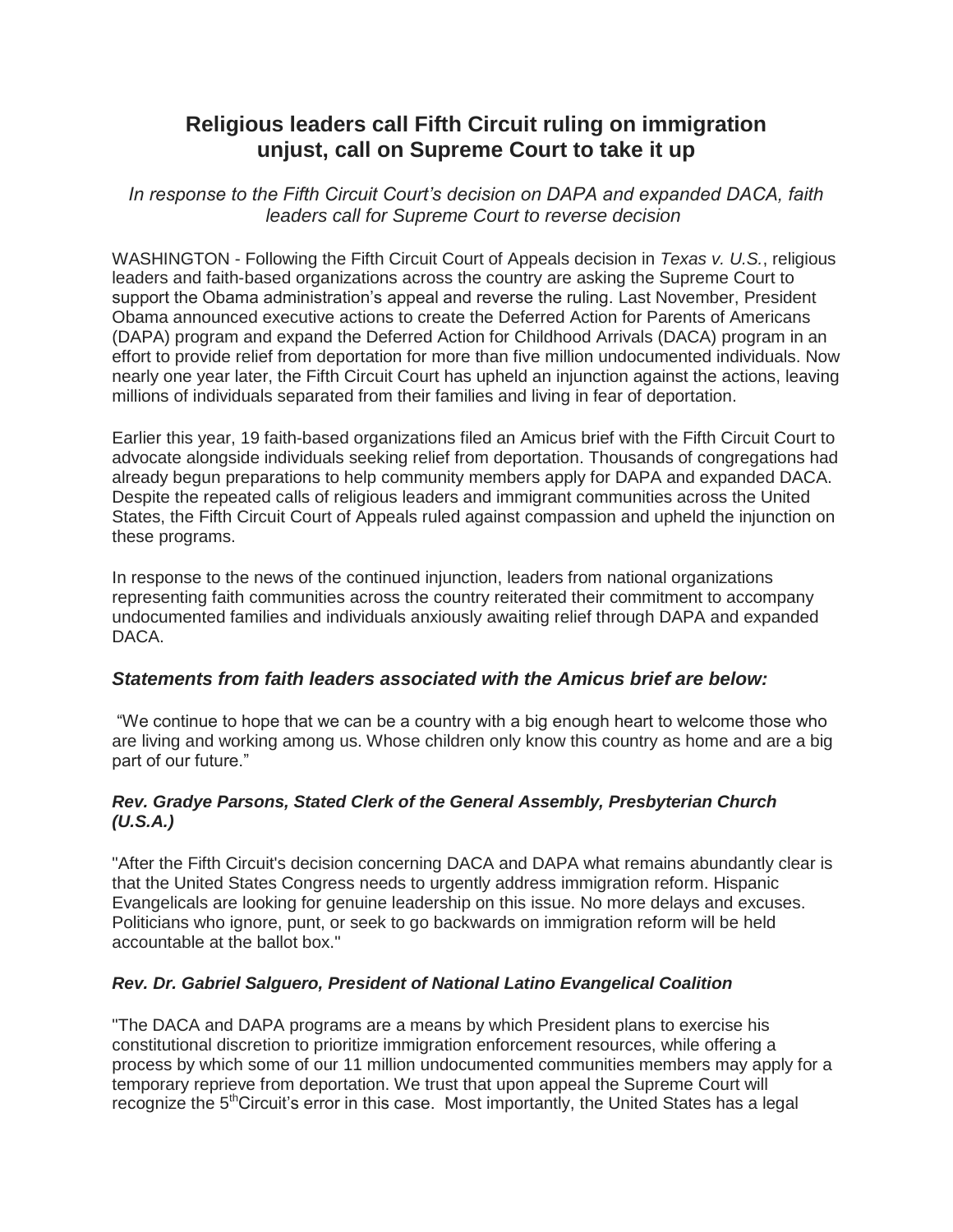interest and a moral duty to preserve the unity of families. The executive actions on immigration will be particularly important for the millions of children who are U.S. citizens and legal permanent residents who will be able to breathe easier once DAPA is implemented, free from the constant specter of their parents' deportation. It is these children, as well as DREAMers, brought to the US as children, whose interests should be paramount in the minds of decision makers as this case moves forward."

#### *Father Bill Kelley, SJ Secretary for Social and International Ministries at the Jesuit Conference*

"Nearly one year ago, we celebrated President Obama's executive actions to help many of our undocumented brothers and sisters. But due to the Fifth Circuit Court's decision to uphold the injunction, millions of our brothers and sisters will continue to live in fear of deportation. Instead of acting out of political motivation, the court should have acted on the legal precedent of our land. As people of faith, we continue to stand in solidarity with those who have been unjustly deported and those who live in fear because of this decision. We support Obama administration's decision to appeal the ruling to the highest level and ask the Supreme Court to consider the case with compassion and allow DAPA and expanded DACA to move forward."

## *Rev. John L. McCullough, President and CEO of Church World Service*

"The Jewish community is particularly aware that effective immigration policies have often made the difference between life and death, between oppression and the opportunity for success. This ruling is an unfortunate roadblock to keeping families together."

#### *Melanie Nezer, Vice President for Policy & Advocacy at HIAS*

"NETWORK is disappointed by the Fifth Circuit's decision to deny family unity to millions of Americans. Our nation is a country of immigrants, and it is time for political leaders to recognize that reality. While we urge the Supreme Court to make this issue a priority, we know that executive and judicial action is only a temporary fix. We need Speaker Ryan to bring immigration reform up for a vote."

#### *Sister Simone Campbell, Executive Director of NETWORK, A National Catholic Social Justice Lobby*

"During each month that the President's Immigration Accountability Executive Action has remained blocked in the courts, we have learned of more members within our Disciples family of faith who live in the pain of separation and fear of division from their loved ones. We recognize the President's action would only bring temporary relief, and we continue to advocate for Congressional action on deeply needed immigration reform legislation that is just, humane and compassionate. Yet in the absence of such legislative solutions, we celebrated the President's announced protections last year, and partnered months ago to communicate their pain through a faith leaders' Amicus Brief to the Fifth Circuit Court of Appeals. Now today, while we are disappointed in the Fifth Circuit's ruling against Executive Action, we celebrate the Administration's intent to appeal for the Supreme Court to allow for its implementation. Such implementation will offer relief to families who have suffered greatly for years, but have--despite their pain--contributed with faithfulness and courage to our churches and communities. Enactment of the President's stated programs of relief would offer stability to families as they continue in service to God and neighbor. The implementation of Executive